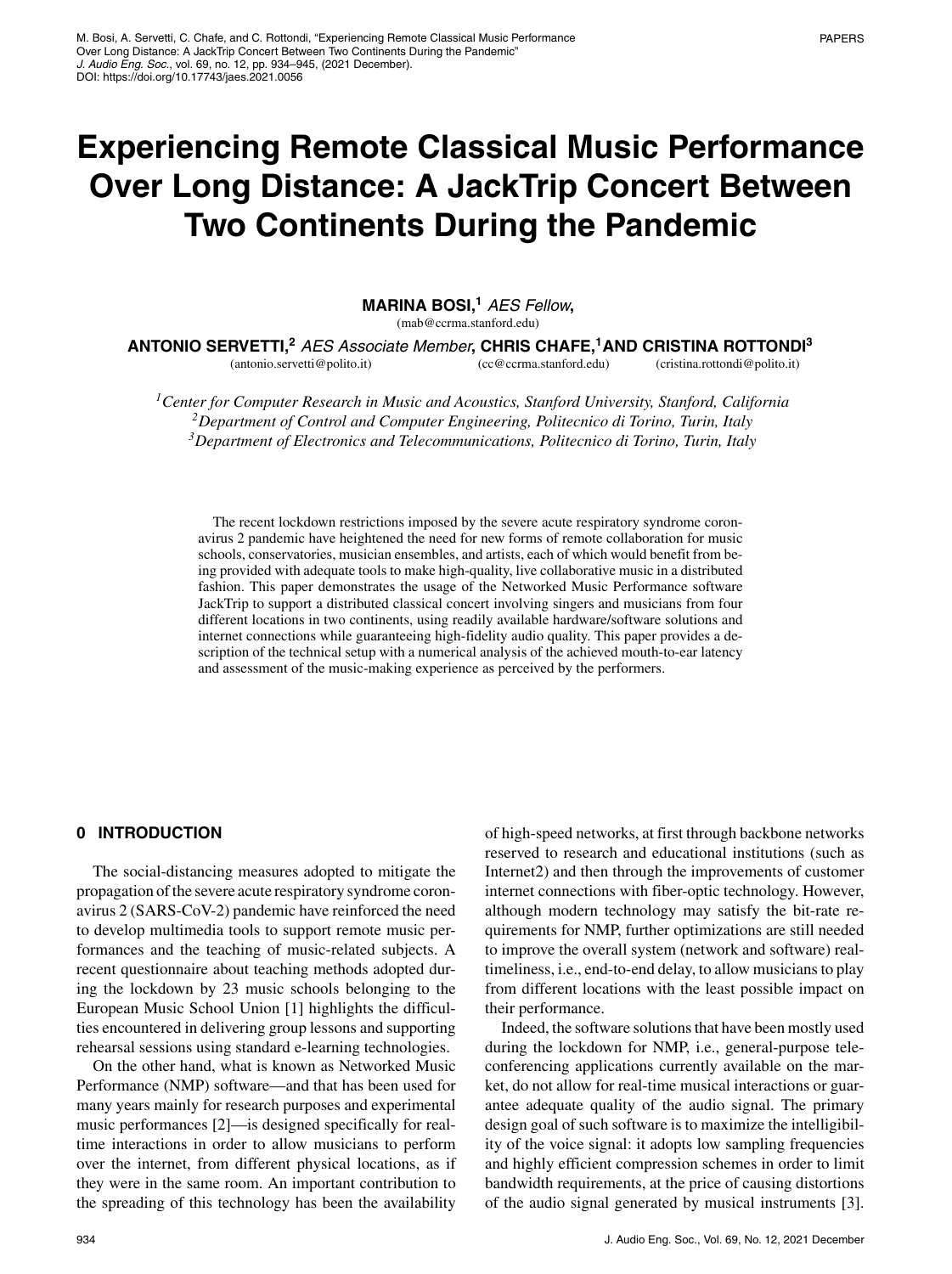In general, the encoding/decoding process optimizes overall data rate versus distortion, and it usually introduces latencies that, though acceptable for a number of applications including teleconferencing (which typically tolerate end-to-end delays up to 150 ms [4]), would not be acceptable for real-time distributed musical interactions. A few codecs have been specifically designed/adapted for ultralow–delay (i.e., an algorithmic delay of less than 10 ms) musical applications, e.g., [5–7]. Given its ultra-low delay and open-source availability, many of the current NMP systems (e.g., [8–10]) utilize [7].

In the NMP context, during the last 20 years, the Center for Computer Research in Music and Acoustics (CCRMA) of Stanford University has been developing JackTrip [11], an open-source software for ultra-low– latency audio streaming. Assuming the availability of commensurate network bandwidth, computational resources, and hardware provisions, it can theoretically support any number of channels of bidirectional, high-quality, uncompressed audio signal streaming (e.g., digital audio streams at 48-kHz sampling rate/16 bits per sample precision or higher) with no additional distortion or latency with respect to stereo CD audio quality. It also allows the user to control a number of parameters, including the packet and buffer sizes, in order to optimize the trade-off between audio artifacts, bandwidth occupation, and packetization/playback buffering latency, depending on the current network conditions. Moreover, it implements an extremely lightweight protocol stack (leveraging the User Datagram Protocol as transport protocol) to minimize data processing delay on general-purpose processors.

This paper demonstrates the utilization of JackTrip to support audio streaming in a distributed classical music concert that took place in November 2020 within the events program of "Biennale Tecnologia," a biannual public festival organized by Politecnico di Torino and offered to the citizenry of Turin (Italy) that focuses on technology's decisive impact on every aspect of human life.<sup>1</sup> While JackTrip has been utilized in the past for distributed concerts with modern music repertoire and improvisation, experiences specifically dealing with classical repertoire are much less frequent because of the intrinsic characteristics and interplay requirements of such a musical genre, which makes it extremely challenging to be executed in the presence of endto-end delays above a few tens of milliseconds [12]. Indeed, this classical music concert highlighted both the potential and technical challenges of tackling such demanding, highsynchronization music selection in a distributed network performance with transnational and even intercontinental connections.

The musical program included pieces whose performances involved intricate rhythmic coordination that would be difficult given the longer-latency scenarios expected. Rubato and expressive timings were of particular interest because they might be ambiguous for musicians, who might confuse whether micro-timing inflections were intentional or artifacts of network delay. The concert involved 12 musicians (six singers and six instrumentalists), displaced in four different geographical locations: Politecnico di Torino (Italy), Ludwig-Maximilian Universität in Munich (Germany), two different households in the surroundings of Stanford University (California), and a household in the surrounding of New Haven (Connecticut). The concert program included a set of classical music pieces for singers and piano trio (piano, violin, and cello), instrumental pieces for violin/cello and piano, and an improvisation for dilruba on top of a renaissance vocal music piece.

Because of the lockdown restrictions in force at the time of the festival, to counteract the spreading of SARS-CoV-2, no audience was allowed to enter the concert rooms in Turin and Munich, and the event was streamed online. For video capturing and streaming, a commercial video-conferencing software was adopted (with muted audio); the audio streams transmitted via JackTrip and video streams transmitted by the video-conferencing software were resynchronized prior to broadcasting to the audience. During rehearsals and the concert, extensive measurements on the experienced network and mouth-to-ear delay were collected, as well as subjective ratings and opinions of the performance experience from involved artists, in order to understand to what extent they were able to cope with latency issues and what kind of delay-compensation techniques they adopted. Such insights shed light on the musicians' preferences, can guide NMP software developers in devising future enhancements and new features, and can provide suggestions to practitioners dealing with similar NMP setups.

The remainder of the paper is organized as follows. Sec. 1 briefly reviews the related literature and some existing solutions for NMP, whereas Sec. 2 provides insights on the impact of latency on networked musical interactions and JackTrip software. Sec. 3 includes a detailed description of the technical setup for audio-video streaming adopted during the performance, and Sec. 4 discusses numerical measurement of network latency, jitter buffer sizing, and subjective rating of the performance experience. Recent JackTrip features and open technical challenges in NMP are reported in Secs. 5 and 6, which conclude the paper.

# **1 RELATED WORK**

### **1.1 Hardware/Software Solutions for NMP**

A number of hardware/software-based solutions for lowlatency audio streaming aimed at networked applications are currently available. Table 1 compares several at the experimental or commercial stage. The interested reader can consult [8–10, 13–16] for more details. One of the main advantages of using the JackTrip platform resides in the fact that it allows for ultra-low–latency, uncompressed audio transmission within the boundaries of commonly accessible internet bandwidth (less than 800 kbps per audio channel at a 48-kHz sampling rate and 16-bit sample

<sup>&</sup>lt;sup>1</sup>Some excerpts of the concert are available at the link [https://www.youtube.com/watch?v=fgmc4Sdx1Mk.](https://www.youtube.com/watch?v=fgmc4Sdx1Mk)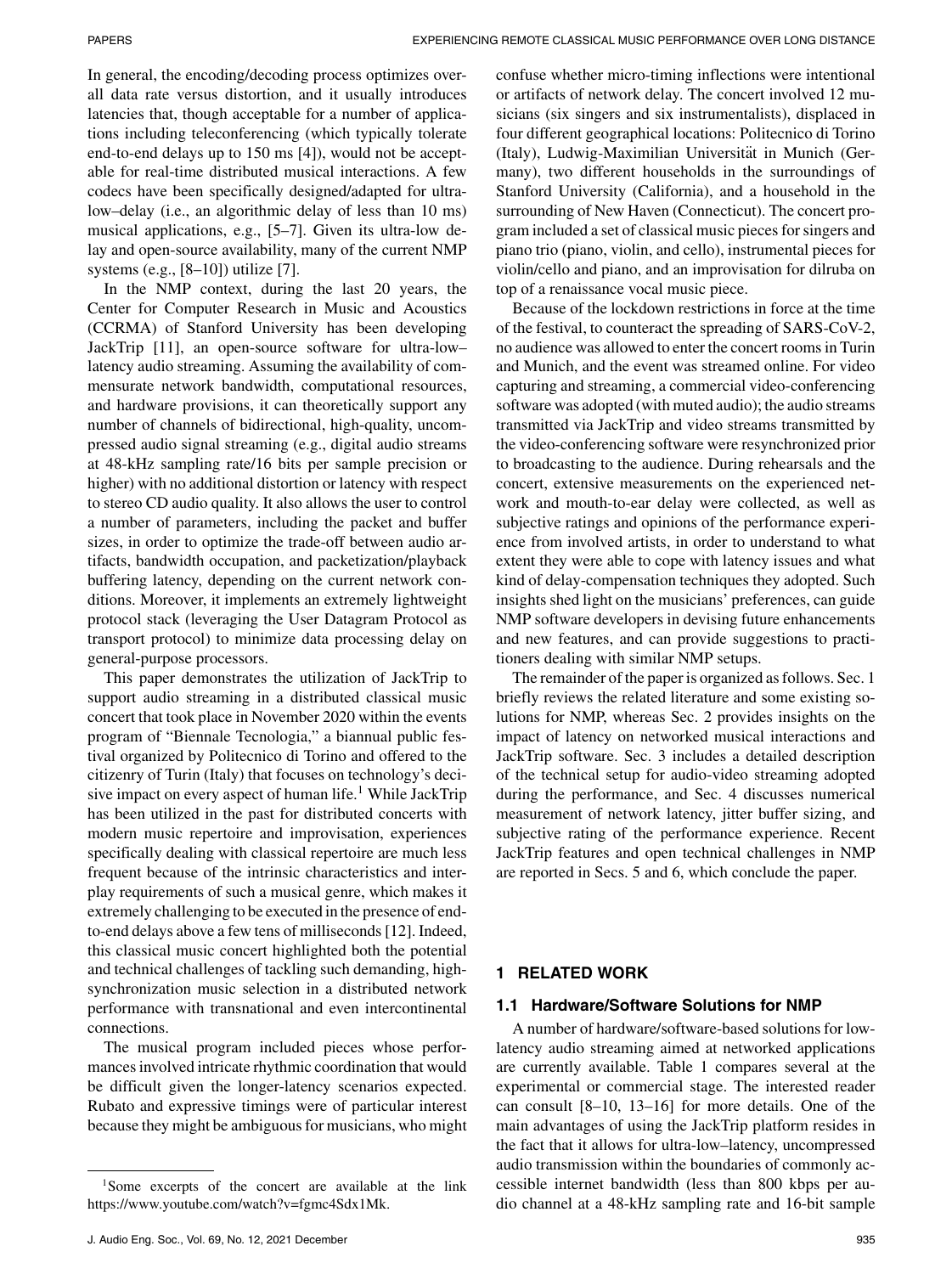|                                                           | <b>ELK</b><br>Aloha [13] | Digital<br>Stage*<br>$[14]$ | Jamulus<br>[8] | <b>LOLA</b><br>$[15]$ | JamKazam<br>$[16]$ | Soundjack<br>$[10]$ | JackTrip<br>$[11]$ | SonoBus<br>$[9]$ |
|-----------------------------------------------------------|--------------------------|-----------------------------|----------------|-----------------------|--------------------|---------------------|--------------------|------------------|
| Embedded systems<br>support                               |                          | $\times$                    | $\times$       | ✓                     | $(\sqrt{ } )$      |                     | ✓                  |                  |
| Uncompressed audio                                        | $\times$                 | $(\sqrt{ } )$               | $\times$       | ✓                     | $\times$           | ✓                   | ✓                  | √                |
| Video streaming<br>support                                | $\times$                 | ✓                           | $\times$       | √                     | $\times$           | ✓                   | $\times$           | $\times$         |
| Native broadcast<br>functionality to<br>external audience | $\times$                 | $(\checkmark)$              | $\times$       | $(\sqrt{2})$          | $(\checkmark)$     | $(\sqrt{ } )$       | $\times$           | $\times$         |
| Supported by<br>commodity ISP                             | √                        | $\checkmark$                | $\checkmark$   | $(\checkmark)$        |                    |                     |                    |                  |

Table 1. Feature comparison for some of the currently available HW/SW solutions for NMP.

 $\checkmark$  = supported;  $(\checkmark)$  = partially supported;  $\times$  = not supported; \* = under construction; HW, hardware; ISP, internet service provider; NMP, Networked Music Performance; SW, software.

 $precision<sup>2</sup>$ ) using off-the-shelf, minimal hardware requirements (see also Sec. 3.2). Of the systems listed in Table 1, LOLA [15] allows for uncompressed-only media signal transmission, whereas Soundjack (developed on top of the basic component Soundjack Core) [10] and SonoBus [9] support both uncompressed and compressed audio streaming. LOLA has to be supported by very high–speed internet connection (between a minimum of 100 Mbps up to more than 2 Gbps, depending on the video specifications) and very strict Audio/Video (A/V) hardware requirements. However, most musicians working/rehearsing/performing from home during the pandemic do not have access to such hardware equipment and stable, high-speed connections.

The benefit of uncompressed audio transmission over the internet is twofold. First, having uncompressed audio between the performers and hub allows for high-quality audio interactions. It also provides a convenient method of avoiding cascading another codec in the last stage of the broadcast streaming process. Cascading codecs, i.e., the transmission channel applying a second low-bitrate audio coding scheme to the audio signal, generally causes audible deterioration in the quality of the broadcasted signal (see, for example, [17]) and should be prevented if at all possible. Second, the elimination of the encoding/decoding phases helps to reduce the audio processing delay and thus contributes to minimizing latency overheads on top of the unavoidable propagation delay.

## **1.2 Recent NMP Demonstrations Leveraging JackTrip**

A recent example of NMP can be found in the Quarantine Concert Sessions. The Quarantine Sessions are a series of telematic concerts of experimental electroacoustic improvisation that started at Stanford University's CCRMA



Fig. 1. Quarantine Session at Stanford's Center for Computer Research in Music and Acoustics (CCRMA).

in March 2020 during the first lockdown due to the SARS-CoV-2 pandemic (see Fig. 1). As part of this series, CCRMA has thus far live-streamed sixty-two 1-h sessions exploring different performance concepts (including free improvisation, graphical scores, text-based scores, and sound painting). Over 20 guest musicians and visual artists have participated from their homes in various countries, including the United States, Canada, Ireland, Germany, Lithuania, Australia, and United Kingdom. Free and open-source technologies were utilized for these sessions, most notably JackTrip for the audio transmission of uncompressed, lowlatency audio between the performers, Jitsi [18] for the corresponding video, and Open Broadcaster Software (OBS) [19] for combining and synchronizing both streams for live broadcast streaming (see also Secs. 3.3 and 3.4).

Additional pre-pandemic examples of distributed musical performances are mentioned in [12]. Recent studies have also investigated the use of metronome-based solutions to help distant musicians remain synchronized during remote performances, e.g., [20, 21]. While the use of a global metronome seems to have helped the players' synchronicity in these studies, the musicians (for example, the cellist at Stanford and violinist in New Haven) experiencing the highest latencies due to the physical distance from the hub in Torino preferred to synchronize directly with the pianist in Torino without the help of a global metronome. They described the achieved synchronicity as a "learned

 $2$ Note that bandwidth occupation is computed without considering possible overheads introduced by the adoption of Forward Error Correction techniques.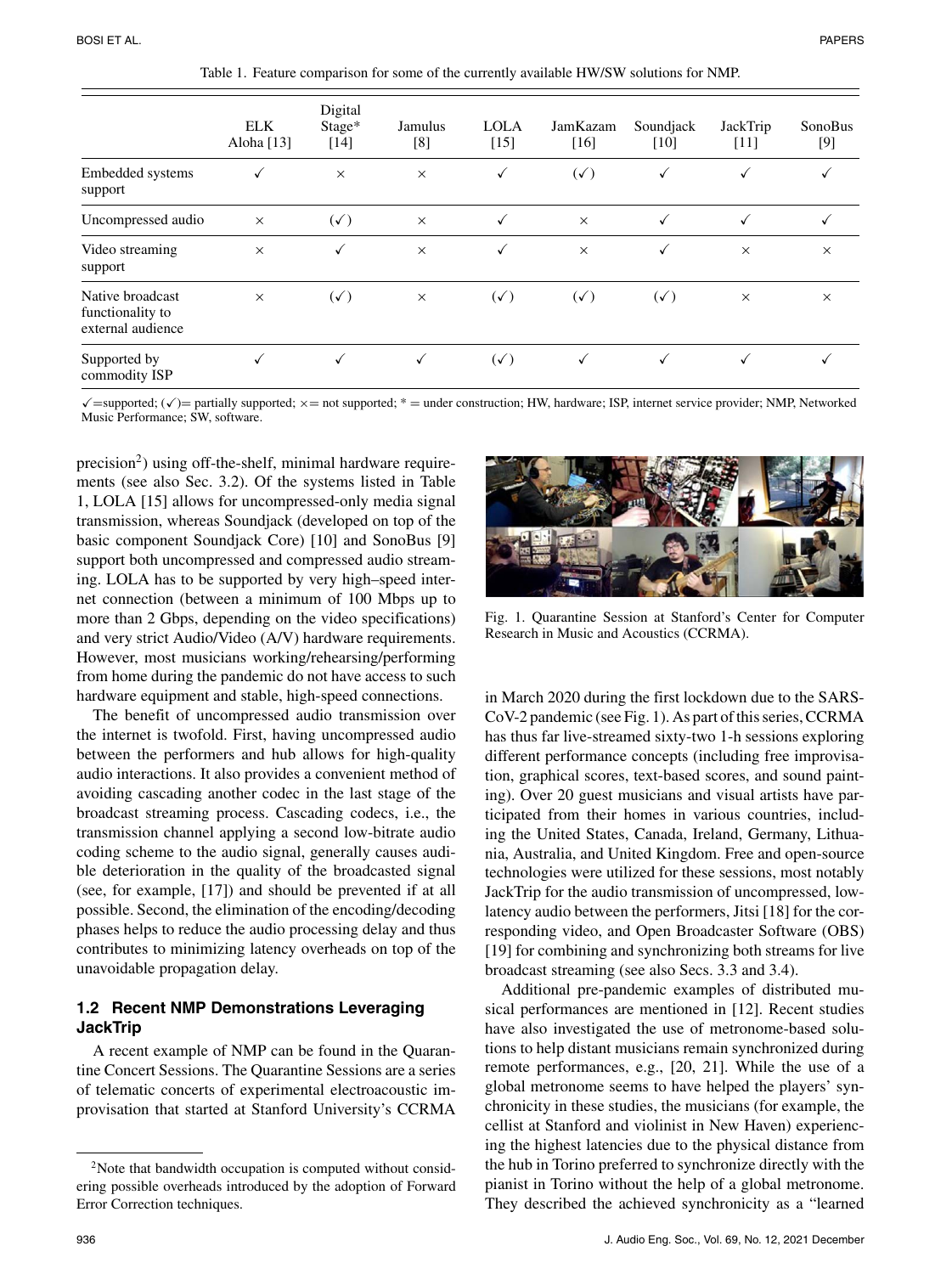skill" (both of them had previous experience performing chamber music over the internet). During the preliminary trials they learned to adapt and anticipate the beat by 1/8 or 1/16 depending on the metronome marking of the piece, and they played with the beat and music completely internalized while following the signal received from the hub.

# **2 BACKGROUND**

# **2.1 The Impact of Latency on Networked Musical Performances**

To allow musicians to maintain the necessary synchronism to play together, an extremely low end-to-end delay is required, ideally below 20–30 ms, which corresponds to the time required by sound propagation to cover approximately 7–10 m. This distance is typically considered the maximum acceptable physical separation between musicians that permits synchronous musical interplay when performing in the same location, in the absence of further tempo references such as, for example, those provided by the gestures of a conductor. Above such a threshold, latency becomes perceivable by the players and impacts the musical performance, typically leading to a tendency to tempo deceleration [12].

The tolerance level to the perceived delay may vary considerably, depending on the onset density and rhythmic complexity of the musical piece being performed [12, 22, 23]. For latencies above 60 ms, tempo deceleration becomes significant and may lead to unacceptable performance conditions. To counteract the effect of end-to-end delays above 30 ms, musicians must therefore develop and apply suitable delay-compensation strategies, which highly depend on the tightness of the synchronization required by the performance and on the personal attitudes and roles (leader/follower) of the players within the ensemble.

Because of the different stages of the audio signal transmission [12], there are several contributions that add up to the end-to-end latency experienced by remotely located musicians:

- 1. Air propagation delay of sound waves from the emission source to the audio acquisition device (e.g., microphone) and from the sound reproduction device (e.g., loudspeaker) to the listener's ear;
- 2. Delay introduced by the audio acquisition/reproduction, processing, and packetization/depacketization at sender/receiver sides;
- 3. Pure propagation delay over the physical transmission medium;
- 4. Data processing delay introduced by the intermediate network nodes traversed by the audio data packets along their path from source to destination; and
- 5. Playback buffering that might be required to compensate the effects of jitter in order to provide sufficiently low packet losses to ensure a target audio quality level.

The delay due to pure signal propagation cannot be avoided, and it can be quantified at around 5 ms every 1,000 km in optical fibers and copper twisted pairs. In order to reduce the overall latency impact as much as possible, however, it is possible to devise technological solutions capable of diminishing all the remaining delay contributions.

# **2.2 The JackTrip Software**

JackTrip is a multi-machine technology that supports bidirectional flows of uncompressed audio over the internet while minimizing latency. Developed in the early 2000s, it was used in intercontinental telematic music concerts and a variety of musical experiments using high-speed research networks. Its ability to carry hundreds of channels simultaneously and its lightweight architecture led to a range of applications from information technology for concert halls to small embedded systems. The pandemic has ushered in a new phase of development driven by musicians seeking solutions during lockdown. Major improvements have focused on ease of use and the ability to scale across worldwide cloud infrastructure. With orchestral-sized ensembles urgently in need of ways to rehearse on the network and most participants running their systems over commodity connections, this "new reality" runs counter to what is required for ultra-low–latency rhythmic synchronization.

Many developers and musical practitioners have joined in the cause of finding adequate solutions. JackTrip, which has generally been run as a native software application, is now complemented by dedicated solutions, including numerous Raspberry Pi–based systems (see, e.g., [24]), graphical interfaces [25], standalone physical Web devices, browser-based Web Real-Time Communication (see JackTrip WebRTC [26]), and Pure Data [27] versions. The newly established JackTrip Foundation [28] is a nonprofit clearing house for open-source development, training, and support of partners and affiliates providing their own roll-outs of the technology.

# **3 TECHNICAL SETUP**

The concert setup includes two separated environments—one for audio and one for video transmission—whose outputs are joined only before streaming to the passive audience, i.e., the concert listeners. Fig. 2 represents the A/V connections between the different geographical sites (i.e., Turin, Munich, Stanford, and New Haven).

# **3.1 Preliminary Trials**

A set of preliminary rehearsal sessions took place a few months before the official concert date between Stanford/New Haven–Turin and Munich-Turin, with the twofold aim of making the musicians acquainted with the performance setup and allowing the technical staff to explore and test different parameter configurations for the JackTrip software. For example, the Stanford-Turin synchronization offered a particularly challenging experiment because of the physical distance between the two sites (about 10,000 km,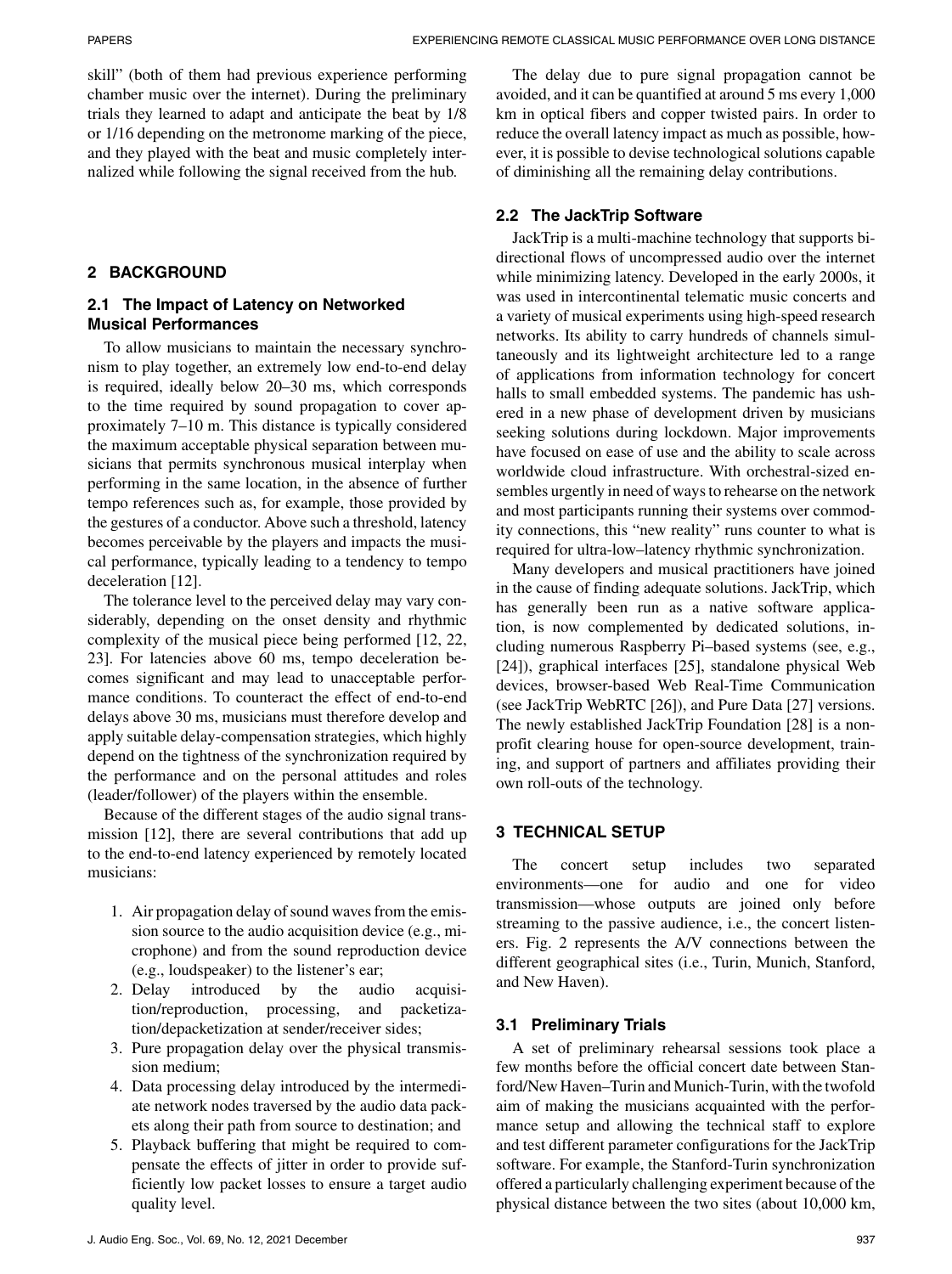

Fig. 2. Technical setup of the performance between Turin (TRN), Stanford (SFD), Munich (MUC), and New Haven (HVN). Solid lines correspond to client-server stereo audio connections, and dashed lines correspond to peer-to-peer video connections. On the JackTrip server in Turin the audio is mixed and routed back to the participating nodes.

corresponding to a 100-ms contribution to the round-trip time due to signal propagation over optical fiber). In the first set of rehearsals between Stanford and Turin, JackTrip was run with a buffer packet of 128 audio samples at a 44.1-kHz sampling rate, measured network round trip delay of around 166 ms, and overall systems delay of 190 ms. Based on the outcomes of such trials and statistical measurements of the experienced end-to-end packet delay and jitter, the technical setup was finalized as described in the following subsections.

Moreover during the rehearsals the musicians devised a range of latency-coping strategies, which varied across the performances. Such techniques involved some form of preagreed anticipation, w.r.t. the perceived audio feedback for the musicians performing from Munich and Stanford/New Haven, to ensure that synchronism was maintained from the standpoint of the musicians performing in Turin, where the JackTrip server was located and from where audio and video signals were broadcasted to the audience.

#### **3.2 Audio Setup**

The audio setup is based on a JackTrip instance that, at each location, is run on a local workstation and connected to the instance running in Turin. In Turin JackTrip is run in *hub mode* as a server, while all the other remote locations are connected to it as clients. To limit the amount of bandwidth, an initial mix is performed at each local workstation in order to send to the hub only two audio channels (stereo mode). On the server, each pair of channels is mapped to a virtual audio device and processed by a Digital Audio Workstation software (Ableton Live) that takes care of the overall mixing and audio effects (compression and reverb). Depending on the music piece, the impulse response of a small (chapel) or large (concert) hall has been applied to thicken up and add space to the recording by means of an Audio Ease Altiverb convolutional reverb plugin. Compression has been used to control the dynamic range and prevent peaking by means of the Waves Linear Phase Multiband Compressor plugin (the threshold was set to  $-12$  dB, the ratio was set to 3:1, and slow attack and release times were used) coupled with

an iZotope Ozone Maximizer plugin with a target value of –14 LUFS (Loudness Units to Full Scale).

The channel connection/mapping between the system channels and JackTrip channels is performed by the *QjackCtl* [29] tool and exported by means of the *jmess* tool [30]. All the tools use JACK server [31] as their host audio server. From the JackTrip server in Turin, each remote location receives back a stereo mix of the audio signals gathered from the other locations. An additional JackTrip client is then used in Turin for streaming purposes: it is connected to the server and receives a single stereo mix of the audio signals gathered from the four locations.

#### **3.3 Video Setup**

The video streaming is managed by a videoconferencing software. Each location has a local workstation that handles the local video cameras by means of a hardware video mixer. From that a single webcam at a time is shared with the other participants. A simpler setup with just one webcam is used in the two households. The viewport captures the musicians' videos mainly for the aim of tailoring the final video streaming to be delivered to the audience. In fact the huge latency introduced by the off-the-shelf videoconferencing software and its lack of synchronization with the audio makes the video even detrimental to the musicians.

#### **3.4 Broadcast Streaming Setup**

The broadcast streaming setup is based on OBS [19], which captures the A/V inputs, performs the A/V mix, encodes audio and video, and then uploads the stream to a streaming server hosted on TOP-IX, the TOrino Piemonte Internet eXchange point. For streaming purposes the audio is encoded as a two-channel MPEG Advanced Audio Coding-Low Complexity (AAC LC) [32] stream at 320 kbps and the video as a 1,920 x 1,080 30 fps H.264 stream at 9 Mbps.

The video feed is exported from the videoconferencing software to OBS as a Network Device Interface [33] stream. This allows to independently identify and acquire each video feed by means of a specific identifier that corresponds to the videoconferencing software user account. Other solutions can be used if the videoconferencing software is Web-based; for example, while using Jitsi Meet [18], a Google Chrome plugin [34] can be used to "popout" each single camera in a separate window for OBS grabbing. On the streaming workstation, the JackTrip audio feed is imported into OBS as an audio input via the *QjackCtl* tool. In OBS, a different *scene* can be defined for each musical piece where only the musicians that are currently performing are displayed with the proper graphical overlay designed for the musical event (see Figs. 3–4).

Finally the most challenging setup to be performed on the streaming workstation regards the A/V synchronization, since the video streams are received from the videoconferencing software with a delay much higher than the audio streams. This difference needs to be compensated by OBS adding a *sync offset* in the advanced audio properties of the auxiliary audio input used to inject the audio from Jack-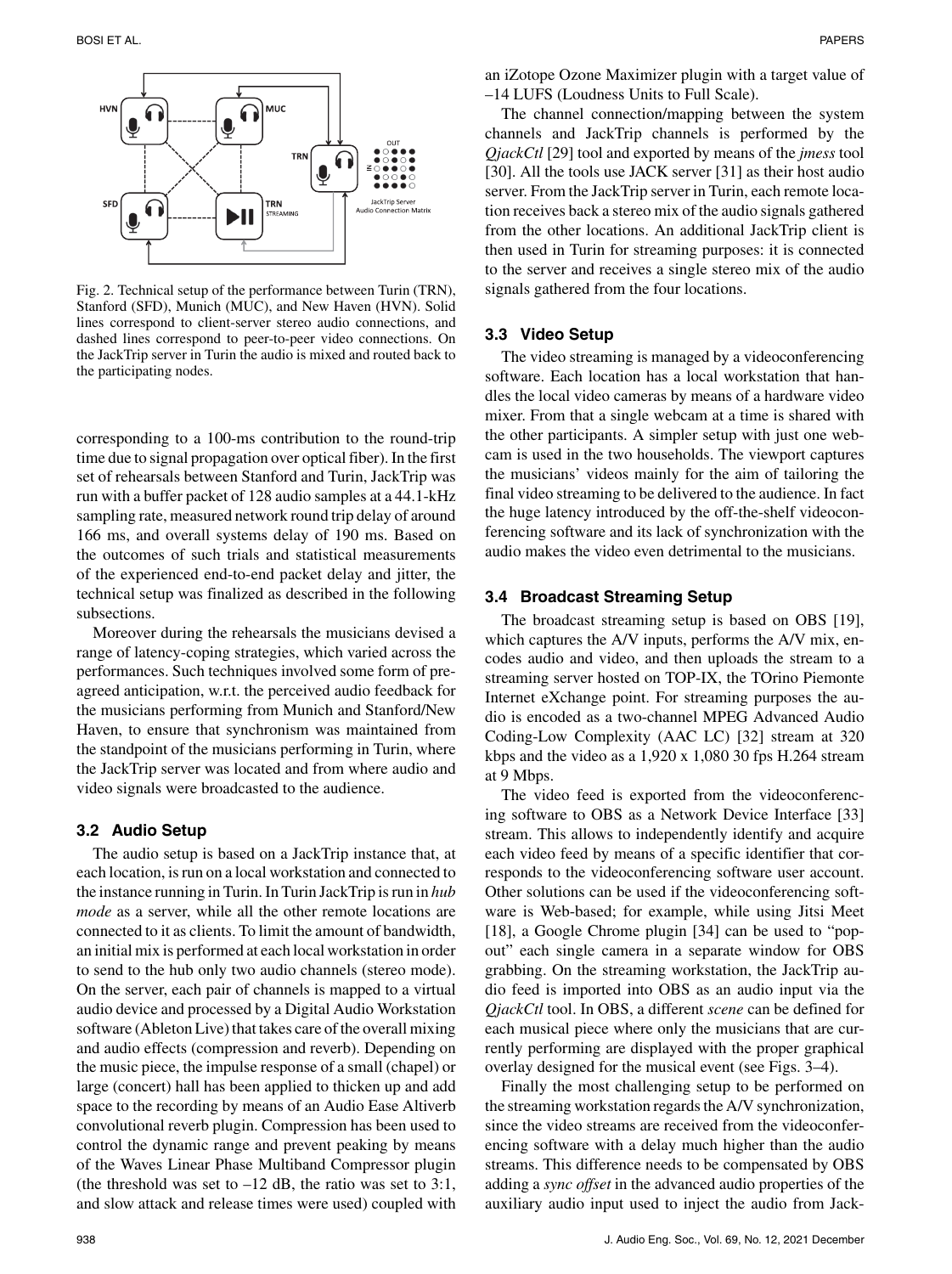

Fig. 3. Distributed concert; Turin-Munich session.



Fig. 4. Distributed concert; New Haven–Turin session.

Trip. Such an offset needs to be estimated before the beginning of the streaming of the performance as explained in Sec. 4.1.

#### **3.5 Performance Setup**

When performing as soloists, the instrumentalists wore headphones (see Fig. 4), whereas the singers preferred to get acoustic feedback in only one ear, to better control their voice loudness (see Fig. 3, right). Thanks to this specific setup, singers were capable of monitoring both live sound from other local sources (e.g., in the duet) and audio signals received from JackTrip, thus experiencing different conditions compared to those experienced by the instrumentalists. For ensemble pieces, the members of the vocal group opted for the same acoustical setup, whereas the two string players of the piano trio preferred to not wear headphones and to rely indirectly on the acoustic feedback received by the pianist by adjusting their playing to his tempo and dynamics (see Fig. 3, left).

The audio capture setup in Turin and Munich was as follows. In Turin two coincident microphones were placed at the center of the stage in front of the musicians for stereo recording, and then each instrument was recorded with a directional condenser microphone placed in front of or above it. In Munich the vocalists were arranged in a semicircle, and three spaced microphones were placed in the center; soloists took advantage of the central microphone by stepping in front of it during their performance.

Concerning visual feedback, the piano trio in Turin considered them unnecessary and preferred not to take advantage of the videoconferencing software run in parallel to JackTrip. This choice was in part a consequence of the physical placement of the three players on the stage, with the two string players sitting in the front row and pianist located behind them (see left side of Fig. 3), which made it impossible to place a screen in a position visually accessible to the three of them at the same time. The three soloists at Stanford and New Haven received the video on their local laptop or smartphone but relied mostly on the JackTrip audio mix for synchronization. Also the singers in Munich had a large screen in front of them, which they could look at both during solos and ensemble pieces.

# **4 MEASUREMENTS AND RATING OF THE PERFORMANCE EXPERIENCE**

The concert repertoire consisted in a number of classical music pieces listed in Table 2. The table also reports the instruments and voices involved and geographical locations from which the artists were performing. Overall the concert program accounted for around 45 min of live music.

#### **4.1 Network and Mouth-to-Ear Latency**

During the concert rehearsals, some quantitative tests were performed to set up the software configuration for the specific scenario. After some preliminary trials, the Jack-Trip packet size was set to 512 samples and buffer queue size to four packets. A relatively large size was needed to increase the robustness of the connections with Stanford (distance from Torino to Stanford is about 10,000 km) and New Haven (distance Torino to New Haven is about 6,000 km). Tests with Munich (distance from Torino to Munich is about 600 km) showed that shorter packet sizes could have been used, e.g., 256 or 128 samples, were it the only connection to be handled during the performance. Network tests by means of the Internet Control Message Protocol ping utility across the Atlantic Ocean reported an average network round-trip latency of 184 ms with Stanford and about 122 ms with New Haven, while the same measure with Munich reported about 27 ms.

At the same time, during the ping test, the round-trip audio latency [i.e., the My Mouth to My Ear (MM2ME) latency] was measured by means of the *jack iodelay* tool [35] that emits an audio signal with several tones and computes the phase difference between that signal and the same signal after the round trip. To perform the test, the *jack iodelay* output was connected to the JackTrip client input and output back to the *jack iodelay* input. Since the JackTrip server was looping back its own audio signal to the client, the *jack iodelay* tool could compute the overall round trip latency (an integer multiple of the JACK server frame size, i.e., for a packet of 512 samples, it corresponds to 11.6 ms at a 44.1-kHz sampling rate).

Fig. 5 shows an excerpt of both the ping and audio roundtrip latency measurements between Turin and Stanford captured during the rehearsals. The minimum round-trip audio latency value is 243.81 ms, and is thus a one-way delay that corresponds to 121.90 ms, if the connection is considered symmetric. Lower latency was measured with Munich and New Haven, with a minimum round-trip audio latency of 81.27 ms and 185.76 ms respectively. During the test reported in Fig. 5, JackTrip experienced different buffering delays as investigated in the following, and thus a variation of the MM2ME audio latency was noticed: 243.81, 255.42, 267.03, and 278.64 ms were reported in the 31%, 2%, 21%, and 46% of the measurements respectively.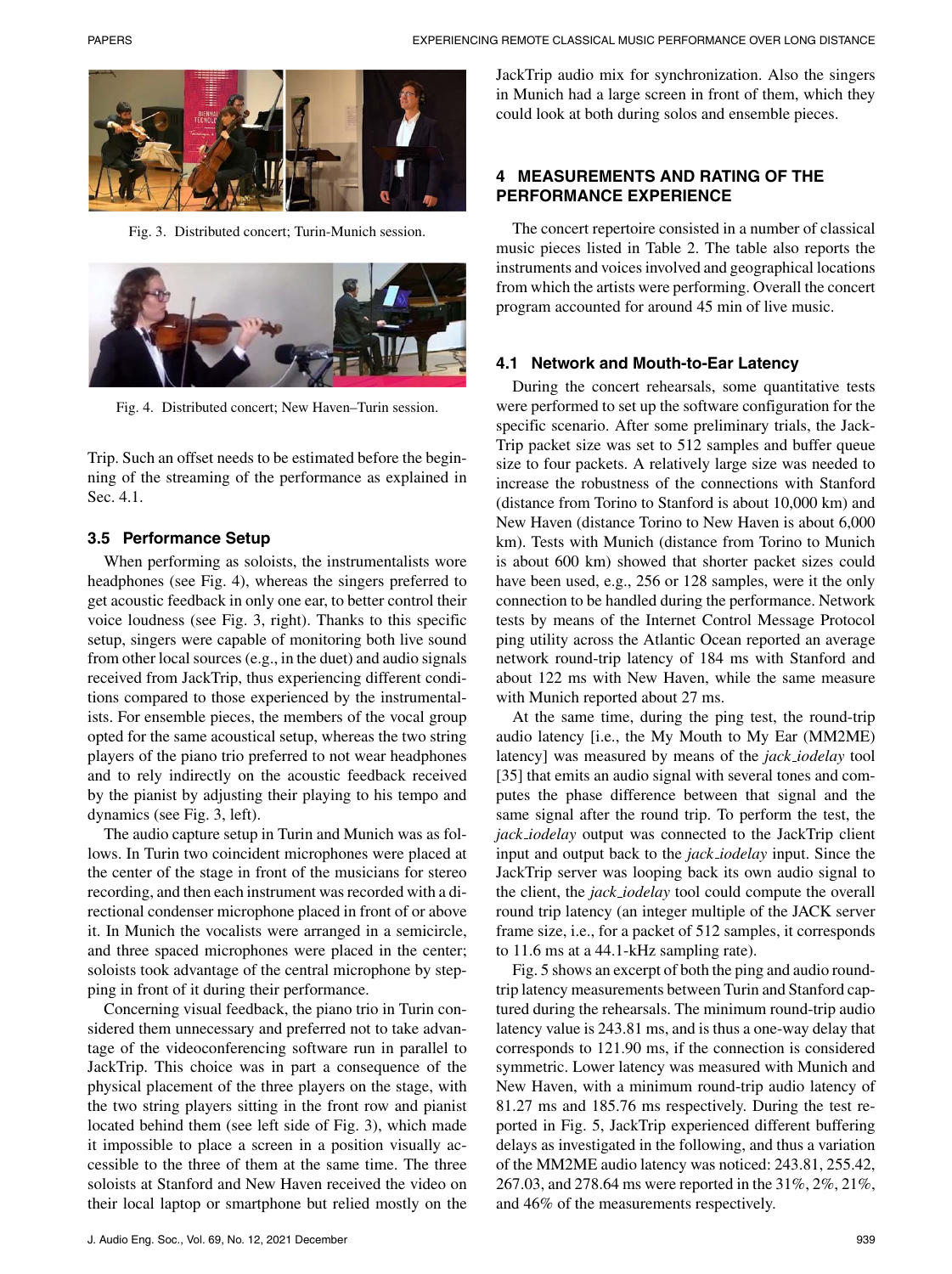| Title                                                                                                      | Voices (IDs)                                                                                 | Instruments<br>(IDs)                                                                           | Locations                                                   |
|------------------------------------------------------------------------------------------------------------|----------------------------------------------------------------------------------------------|------------------------------------------------------------------------------------------------|-------------------------------------------------------------|
| Op. WoO 158a no. 16 "Schöne Minka, ich muss<br>scheiden"                                                   | Soprano $(S)$ ,<br>Tenor $(T1)$                                                              | Piano $(P)$ ,                                                                                  | Turin<br><i>(instrumental)</i>                              |
| Op. WoO 158a no. 17 "Lilla Carl, sov sött i frid"<br>Op. WoO 158a no. 23 "Da brava, Catina"                | Soprano $(S)$<br>Tenor $(T1)$                                                                | Cello (C1)                                                                                     | trio), Munich<br>(singers)                                  |
| Op. 108 no. 6 "Dim, dim is my eye"                                                                         | Soprano $(S)$                                                                                | Violin $(V1)$ ,<br>Piano $(P)$ ,<br>Violin $(V2)$<br>Piano (P), Cello<br>(C2)<br>Dilruba $(D)$ |                                                             |
| Spiegel im Spiegel                                                                                         |                                                                                              |                                                                                                | Turin (pianist),<br>New Haven<br>(violinist)                |
| Sonata For Cello and Piano, Op. 40: III. Largo                                                             |                                                                                              |                                                                                                | Turin (pianist),<br>Stanford<br>(cellist)                   |
| Improvisation on Lamentationes Jeremiae<br>Prophetae (Lectionis In Feria Sexta Parasceve,<br>Lectio $II$ ) | Soprano $(S)$ , 3<br>Tenors $(T1, T2,$<br>T <sub>3</sub> ), Baritone<br>$(B1)$ , Bass $(B2)$ |                                                                                                | Munich (vocal<br>ensemble),<br>Stanford<br>(dilruba player) |
|                                                                                                            | Op. 108 no. 2 "Sunset"                                                                       | Tenor $(T1)$                                                                                   |                                                             |

Table 2. Concert repertoire.



Fig. 5. Audio and network round-trip latency measured with *jack iodelay* and ping during a JackTrip connection between Turin and Stanford.

To further investigate the different contributions that sum up to the final audio delay, the length of the JackTrip queues in the audio round-trip path was traced: the transmission queue of the client, reception and transmission queue of the server, and reception queue of the client. The sum of the number of frames waiting in each queue, as measured *after* a frame is extracted, can provide information about the overall buffering delay, i.e., the time that a frame spends in the queue. The queue length value was sampled every time an audio frame was read, thus every 11.6 ms. If *b* is the number of frames in the buffer, it can be assumed that the buffering delay  $t_b$  is between  $(b) \cdot t_f$  and  $(b + 1) \cdot t_f$ , where  $t_f$  is the duration of a frame, thus  $((b + 1) + b)/2 \cdot t_f$ on average.

Fig. 6 shows the length of the client and server reception queues during the same test as Fig. 5. The dots represent the measured values at each sampling time, and the line is the moving average calculated over a sliding window of 1 s. The length of the transmission queues is not shown in the

Latency



Fig. 6. Server (a) and client (b) JackTrip reception queue size/delay after an audio frame is read and extracted (i.e., every 11.6 ms). Measured value and moving average over a 1-s sliding window during a test connection between Stanford and Turin are shown.

plot because it is always zero *after*the current audio frame is read and extracted. Measurements of the queue delay confirm that the delay introduced by buffering varies in time, from zero to the maximum JackTrip queue size, because of variable packet delays and the clock skew between the client and server instances. To better understand the impact of clock drifting on the buffer queue length, the interested reader is referred to [36].

Since the concert audio had to be recorded and streamed with the video of the musicians, the authors had to take care of the audio/video synchronization, since audio and video were transmitted using different software applica-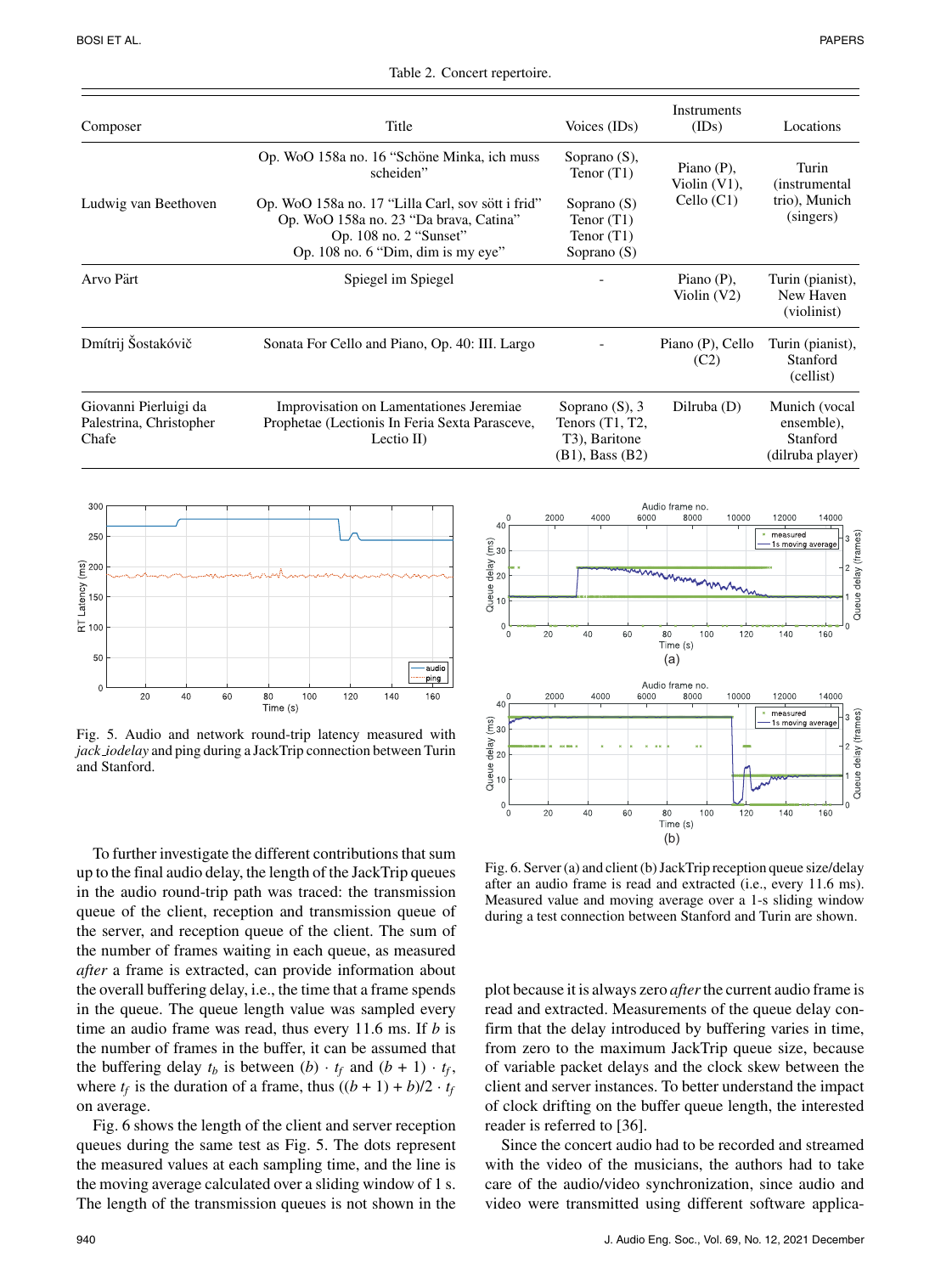tions and thus received with different delays. The video, sent by means of a commercial videoconferencing tool, suffered from a higher delay than the audio, so OBS was used to add an additional delay to the audio stream. The A/V delay was measured with a test video that emitted a beep every second and moved a bar on the screen from left to right over a series of equally spaced ticks that represented the time difference from the beep in steps of 0.1 s. The videoconferencing tool frame rate was 30 fps, and thus the A/V delay could be measured with a precision of about 1/30 s. On the connection between Munich and Turin, a 1-min test was performed to measure the A/V delay, the results of which showed a range of 3–5 frames. This result is compatible with both the varying audio delay that was measured with JackTrip and varying video delay that the videoconferencing software was assumed to introduce.

## **4.2 Rating of the Performance Experience**

Rehearsals were organized into four sessions (Munich-Turin, Munich-Stanford, New Haven–Turin, and Stanford-Turin) depending on the geographical locations of the artists performing the repertoire's pieces. Similarly to the approach adopted in [37], after each rehearsal session, all the singers and instrumentalists were asked to fill in a questionnaire to rate their experience on a 5-point Likert scale (with two positive, one neutral, and two negative options) in terms of:

- Q1 Quality of the audio signal received via JackTrip<sup>3</sup> (1: very bad; 5 excellent);
- Q2 Impact of MM2ME audio delay (1: unacceptable; 5: unnoticeable);
- Q3 Usefulness of audio feedback from the remote counterpart (1: totally useless; 5: very useful); and
- Q4 Quality of musical interaction (1: very bad; 5: excellent).

Artists involved in multiple sessions provided a different set of ratings for each session. Of the artists involved, two declined to answer the questionnaire (P and C2), while the dilruba player (D) was excluded from the survey by being an author of this paper and one of the main developers of the JackTrip software. Note that none of the components of the piano trio (P, V1, C1) nor any of the singers (S, T1, T2, T3, B1, B2) had ever had any prior experience with NMP, whereas the players from Stanford (D, C2) and New Haven (V2) had significant background and had already performed remotely on multiple occasions. It is important to remark that the collected ratings do not ensure statistical significance because of the limited number of musicians involved and heterogeneous performance conditions. Nevertheless they provide interesting insights on the outcome



Fig. 7. Performance experience ratings for the Turin-Munich session (S, T1). S, soprano; T1, tenor 1.

Munich-Stanford (S, T1, T2, T3, B1, B2)



Fig. 8. Performance experience ratings for the Munich-Stanford session (S, T1, T2, T3, B1, B2). B1, baritone; B2, bass; S, soprano; T1, tenor 1; T2, tenor 2; T3, tenor 3.

New Haven-Turin (V2)



Fig. 9. Performance experience ratings for the New Haven–Turin session. V2, violin 2.



Fig. 10. Overall survey data.

of the performance experience from the point of view of the artists. Averaged results are reported in Figs. 7–9 to facilitate the reading, whereas Fig. 10 shows the overall results of the survey.

Ratings provided for the Munich-Stanford and Munich-Turin sessions are reported in Figs. 7 and 8 respectively, while the ratings for the New Haven–Turin session are reported in Fig. 9. Note that the string players of the piano trio

<sup>&</sup>lt;sup>3</sup>In this context, the ratings refer mostly to the impact of potential artifacts and glitches caused by packet losses rather than an evaluation of quality of the Pulse-Code Modulation audio stream exchanged between the players through JackTrip.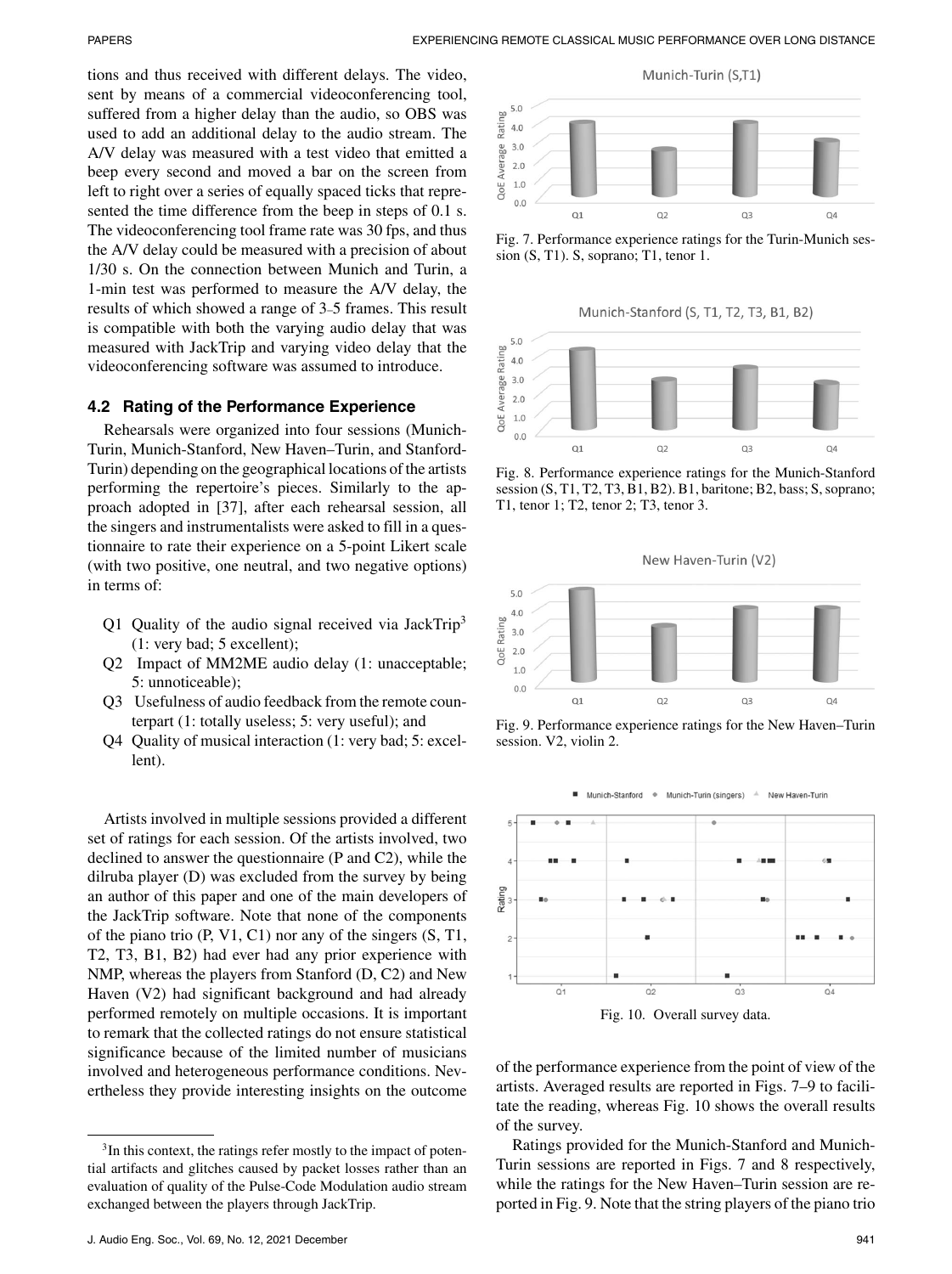(V1, C1), who did not have any direct audio feedback from the hub during the performance as they were following the pianist, were excluded from the survey. Ratings provided by the two soloists (S and T1) are reported in Fig. 7. As per Table 2, the results plotted in Figs. 7–9 were assessed for different types of musical interactions. For example, the Turin-Munich and New Haven–Turin sessions involved a set of musical pieces in which the singers/violinist perform as soloists, whereas the Munich-Stanford session consisted of a choral piece with six singers performing in the same environment with remote improvisation. Note that the instrumentalists in the New Haven–Turin session, who were isolated and were fully monitoring network audio and performing with network accompaniment from a similarly isolated, remote musician, experienced arguably the most common Jacktrip use-case conditions.

Results show that the perceived quality of the audio stream delivered by JackTrip was rated as good (4) or excellent (5) by the majority of the players. In general, the impact of MM2ME delay was evaluated between tolerable (3) and barely tolerable (2). Although delayed, the audio feedback from the hub was rated as quite useful (4) or useful (5) in the majority of the cases. For example, in the Munich-Stanford performance, four singers out of six rated the audio feedback as quite useful (4), one rated it as neither useful nor useless (3), and one rated it as completely useless (1).

The overall quality of interaction in the performance was rated as good (4) or average (3) by four musicians and quite low (2) by five musicians. Finally, some of the general comments the authors received include: "We didn't have much musical interaction this time, so we cannot comment a lot on the quality. The sound was quite good"; "Interesting situation for musicians. Probably it needs a lot of practice to get to the point of making music together"; "Still I look forward to get more experience with the program"; "It is a very interesting and useful experience"; and "After training and practicing with the JackTrip software, this was a very enjoyable performance experience."

# **5 RECENT JACKTRIP FEATURES AND OPEN TECHNICAL CHALLENGES**

Although a number of NMP solutions, either experimental or commercial, are already being used to support remote musical interactions, several technical challenges still remain open to bring NMP technology to a large-scale use. In the months that have elapsed since the concert, Jack-Trip has been further modified to improve jitter handling and support a second set of audio outputs with an additional buffer whose longer queue length better avoids jitterinduced drops. With this broadcast feature, uplinks and recordings can have significantly improved quality and allow the primary real-time set of outputs to be pushed at lower latencies, something which would have been especially useful for this concert with strongly-synchronized chamber music works.

Currently envisioned technological advancements include:

- Development of dedicated hardware-based solutions (relying, for example, on field-programmable gate array processors) to further decrease audio acquisition and processing times;
- Integration in NMP hardware of 5G wireless transmission technologies, which promise to ensure access delay to the backbone telecommunication infrastructure below 10 ms while getting rid of wired Ethernet connections currently required for local area network connectivity (WiFi wireless connections cannot be leveraged since they introduce toohigh jitter) and thus providing additional flexibility in the equipment setup;
- Fostering the involvement of internet service providers and network operators to develop commercial solutions for NMP services, in which traffic generated by audio streams could be prioritized to reduce queuing delays occurring at intermediate nodes of the telecommunication infrastructures; and
- Leveraging machine-learning approaches to predict how the audio signal will evolve in a future time period, and such predictions could be used to replace portions of the audio streams that may get lost or arrive too late to be reproduced, because of transmission errors or delay fluctuations [38].

## **6 CONCLUSION**

This paper demonstrates the usage of the NMP software JackTrip to support a distributed classical concert involving musicians from four different locations (Politecnico di Torino in Turin, Italy; Ludwig-Maximilian Universität in Munich, Germany; Stanford University, California; and New Haven, Connecticut) and using readily available hardware/software solutions and internet connections. To the best of the authors' knowledge, this was the first documented attempt to perform a classical music repertoire in a distributed concert setting where physical separation between locations is in the order of 10,000 km while ensuring high-fidelity audio quality; the need to cope with audio transmission delays above 100 ms (one-way) required preliminary training for the musicians to devise specific compensation mechanisms.

The aim of the project was twofold. On one side, the involvement of first-class professional artists provided feedback while testing JackTrip over international and even intercontinental connections, which allowed researchers and technical staff to better identify features and requirements that should be satisfied to improve performance conditions. On the other side, the concert aimed at raising the attention of the audience to the fact that research and current technology is moving beyond the first steps in making remote, real-time musical interactions possible but also reaching out to the research community and industrial stakeholders to make them aware of the technological challenges that still need to be addressed in order to achieve conditions closer to those of traditional in-person music playing.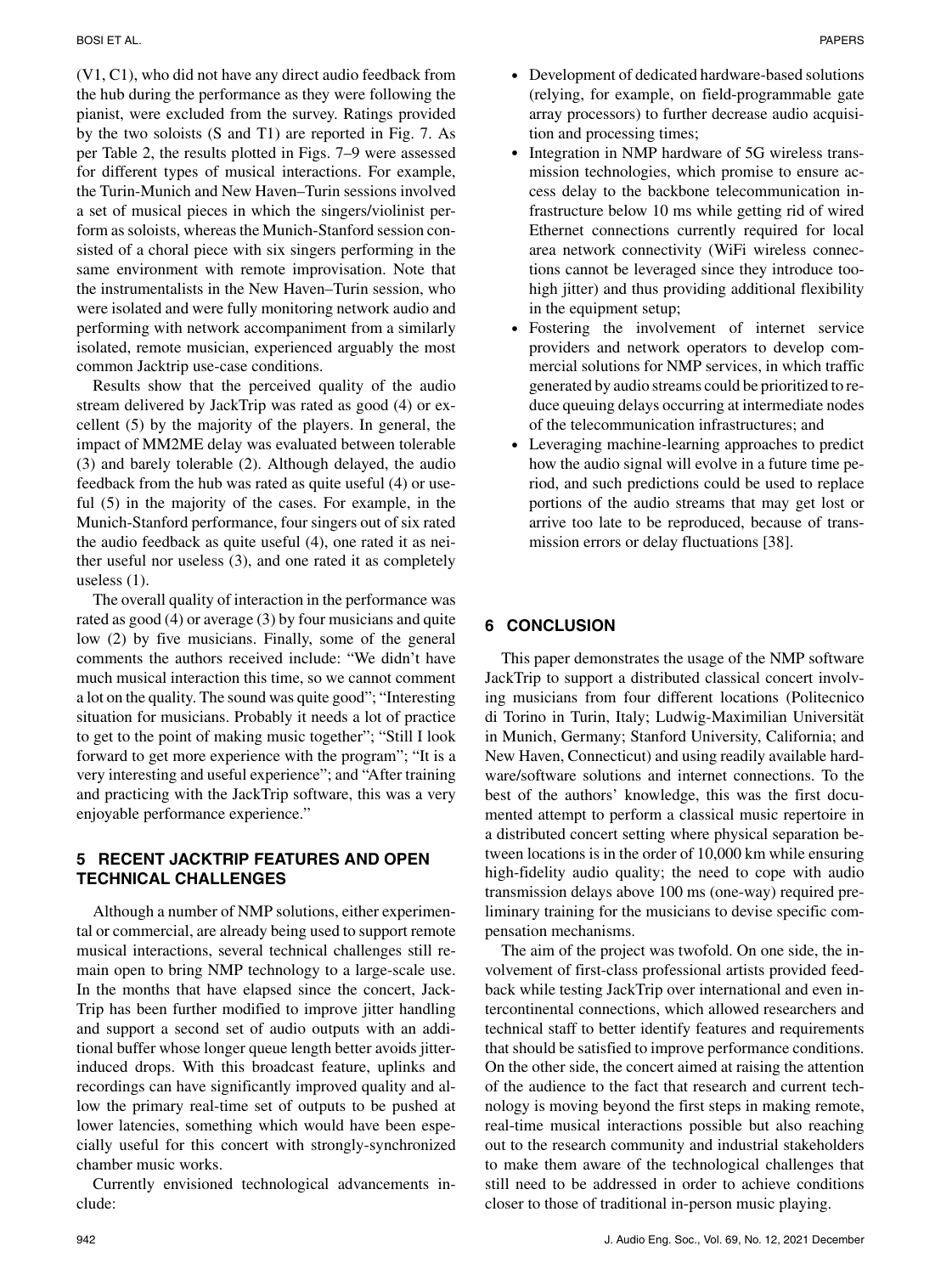# **7 ACKNOWLEDGMENT**

The authors thank the instrumentalists Alexander Goldberg, Francesca Gosio, Stephen Harrison, Piergiorgio Rosso, and Antonio Valentino and the singers Christian Meister, Claudia Reinhard, Marcus Schmidl, Jakob Steiner, Manuel Warwitz, and Markus Zapp for their participation to the project. The authors also thank the computer engineers Christian Riepl and Kostantinos Rigas and the audio engineers Carlo Barbagallo, Giovanni Corgiat, Zach Miley, and Konrad Zinner for their precious assistance in the technical setup of the musical performance and Prof. Hartmut Schick for the artistic co-direction of the event.

# **8 REFERENCES**

[1] European Music School Union, "European Music Schools in Times of Coronavirus," (2020 May). [http://](http://www.musicschoolunion.eu/wp-content/uploads/2020/05/EMU-Survey-Coronavirus.pdf) [www.musicschoolunion.eu/wp-content/uploads/2020/](http://www.musicschoolunion.eu/wp-content/uploads/2020/05/EMU-Survey-Coronavirus.pdf) [05/EMU-Survey-Coronavirus.pdf.](http://www.musicschoolunion.eu/wp-content/uploads/2020/05/EMU-Survey-Coronavirus.pdf)

[2] P. Oliveros, S. Weaver, M. Dresser, et al., "Telematic Music: Six Perspectives," *Leonardo Music J.*, vol. 19, pp. 95–96 (2009 Dec.).

[3] I. Howell, K. Gautereaux, J. Glasner, et al., "Preliminary Report: Comparing the Audio Quality of Classical Music Lessons Over Zoom, Microsoft Teams, VoiceLessonsApp, and Apple FaceTime," *Special Report of the New England Conservatory of Music Voice and Sound Analysis Laboratory* (2020 Mar.).

[4] A. Badr, A. Khisti, W.-T. Tan, and J. Apostolopoulos, "Perfecting Protection for Interactive Multimedia: A Survey of Forward Error Correction for Low-Delay Interactive Applications," *IEEE Signal Process. Mag.*, vol. 34, no. 2, pp. 95–113 (2017 Mar.). [https://doi.org/](https://doi.org/10.1109/MSP.2016.2639062) [10.1109/MSP.2016.2639062.](https://doi.org/10.1109/MSP.2016.2639062)

[5] J. Hirschfeld, J. Klier, U. Kraemer, G. Schuller, and S. Wabnik, "Ultra Low Delay Audio Coding With Constant Bit Rate," presented at the *117th Convention of the Audio Engineering Society* (2004 Oct.), convention paper 6197.

[6] U. Kraemer, H. Jens, G. Schuller, et al., "Network Music Performance With Ultra-Low-Delay Audio Coding Under Unreliable Network Conditions," presented at the *123rd Convention of the Audio Engineering Society* (2007 Oct.), convention paper 7214.

[7] J. Valin, G. Maxwell, T. Terriberry, and V. Kos, "High-Quality, Low-Delay Music Coding in the Opus Codec," presented at the *135th Convention of the Audio Engineering Society* (2013 Oct.), convention paper .

[8] Volker Fischer, "Jamulus," [https://jamulus.io/it/.](https://jamulus.io/it/) (accessed April 1, 2021).

[9] Sonosaurus LLC, "SonoBus," [https://sonobus.net/.](https://sonobus.net/) (accessed April 1, 2021).

 $[10]$  A. Carôt, C. Hoene, H. Busse, and C. Kuhr, "Results of the Fast-Music Project—Five Contributions to the Domain of Distributed Music," *IEEE Access*, vol. 8, pp. 47925–47951 (2020 Mar.). [https://doi.org/10.1109/](https://doi.org/10.1109/ACCESS.2020.2979362) [ACCESS.2020.2979362.](https://doi.org/10.1109/ACCESS.2020.2979362)

[11] J.-P. Cáceres and C. Chafe, "JackTrip: Under the Hood of an Engine for Network Audio," *J. New Music Res.*, vol. 39, no. 3, pp. 183–187 (2010 Sep.). [https://doi.org/](https://doi.org/10.1080/09298215.2010.481361) [10.1080/09298215.2010.481361.](https://doi.org/10.1080/09298215.2010.481361)

[12] C. Rottondi, C. Chafe, C. Allocchio, and A. Sarti, "An Overview on Networked Music Performance Technologies," *IEEE Access*, vol. 4, pp. 8823–8843 (2016 Dec.). [https://doi.org/10.1109/ACCESS.2016.2628440.](https://doi.org/10.1109/ACCESS.2016.2628440)

[13] Elk, "Aloha by Elk," [https://elk.audio/aloha/.](https://elk.audio/aloha/) (accessed April 1, 2021).

[14] Digitale Bühne gGmbH, "Digital Stage," [https://](https://digital-stage.org/?lang=en) [digital-stage.org/?lang=en.](https://digital-stage.org/?lang=en) (accessed April 1, 2021).

[15] C. Drioli, C. Allocchio, and N. Buso, "Networked Performances and Natural Interaction via LOLA: Low Latency High Quality A/V Streaming System," in P. Nesi and R. Santucci (Eds.), *Information Technologies for Performing Arts, Media Access, and Entertainment*, pp. 240–250 (Springer-Verlag, Berlin, Germany, 2013). [https://doi.org/](https://doi.org/10.1007/978-3-642-40050-6egingroup count@ "005F
elax 
elax uccode `~count@ uppercase {gdef {${sim }{}$}}endgroup setbox 0hbox {}dimen z@ ht z@ 21) [10.1007/978-3-642-40050-6\\_21.](https://doi.org/10.1007/978-3-642-40050-6egingroup count@ "005F
elax 
elax uccode `~count@ uppercase {gdef {${sim }{}$}}endgroup setbox 0hbox {}dimen z@ ht z@ 21)

[16] JamKazam, "JamKazam," [https://jamkazam.com/.](https://jamkazam.com/) (accessed April 1, 2021).

[17] L. B. Nielsen, "Subjective Assessment of Audio Codecs and Bitrates for Broadcast Purposes," presented at the *100th Convention of the Audio Engineering Society* (1996 May), convention paper 4175.

[18] 8x8 Inc.,"Jitsi Meet," [https://meet.jit.si/.](https://meet.jit.si/) (accessed April 1, 2021).

[19] "Open Broadcaster Software Studio," [https://](https://obsproject.com/) [obsproject.com/.](https://obsproject.com/) (accessed April 1, 2021).

[20] R. Hupke, L. Beyer, M. Nophut, S. Preihs, and J. Peissig, "Effect of a Global Metronome on Ensemble Accuracy in Networked Music Performance," presented at the *147th Convention of the Audio Engineering Society* (2019 Oct.), convention paper 10218.

[21] R. Battello, L. Comanducci, F. Antonacci, et al., "An Adaptive Metronome Technique for Mitigating the Impact of Latency in Networked Music Performances," in *Proceedings of the 27th Conference of Open Innovations Association (FRUCT)*, pp. 10–17 (Trento, Italy) (2020 Oct.).

[22] C. Rottondi, M. Buccoli, M. Zanoni, et al., "Feature-Based Analysis of the Effects of Packet Delay on Networked Musical Interactions," *J. Audio Eng. Soc.*, vol. 63, no. 11, pp. 864–875 (2015 Nov.).

[23] A. Carôt, C. Werner, and T. Fischinger, "Towards a Comprehensive Cognitive Analysis of Delay-Influenced Rhythmical Interaction," in *Proceedings of the International Computer Music Conference (ICMC)* (Montreal, Canada) (2009).

[24] H. von Coler, N. Tonnätt, V. Kather, and C. Chafe, "SPRAWL: A Network System for Enhanced Interaction in Musical Ensembles," in *Proceedings of the 18th Linux Audio Conference (LAC-20)* (Bordeaux, France) (2020).

[25] Aaron Wyatt, "QJackTrip," [https://www.psi-borg.](https://www.psi-borg.org/other-dev.html) [org/other-dev.html.](https://www.psi-borg.org/other-dev.html) (accessed April 1, 2021).

[26] M. Sacchetto, A. Servetti, C. Chafe, "JackTrip-WebRTC: Networked Music Experiments With PCM Stereo Audio in a Web Browser," presented at the *6th International Web Audio Conference (WAC)* (2021 Jul.).

[27] M. S. Puckette, "Pure Data: Another Integrated Computer Music Environment," in *Proceedings of the*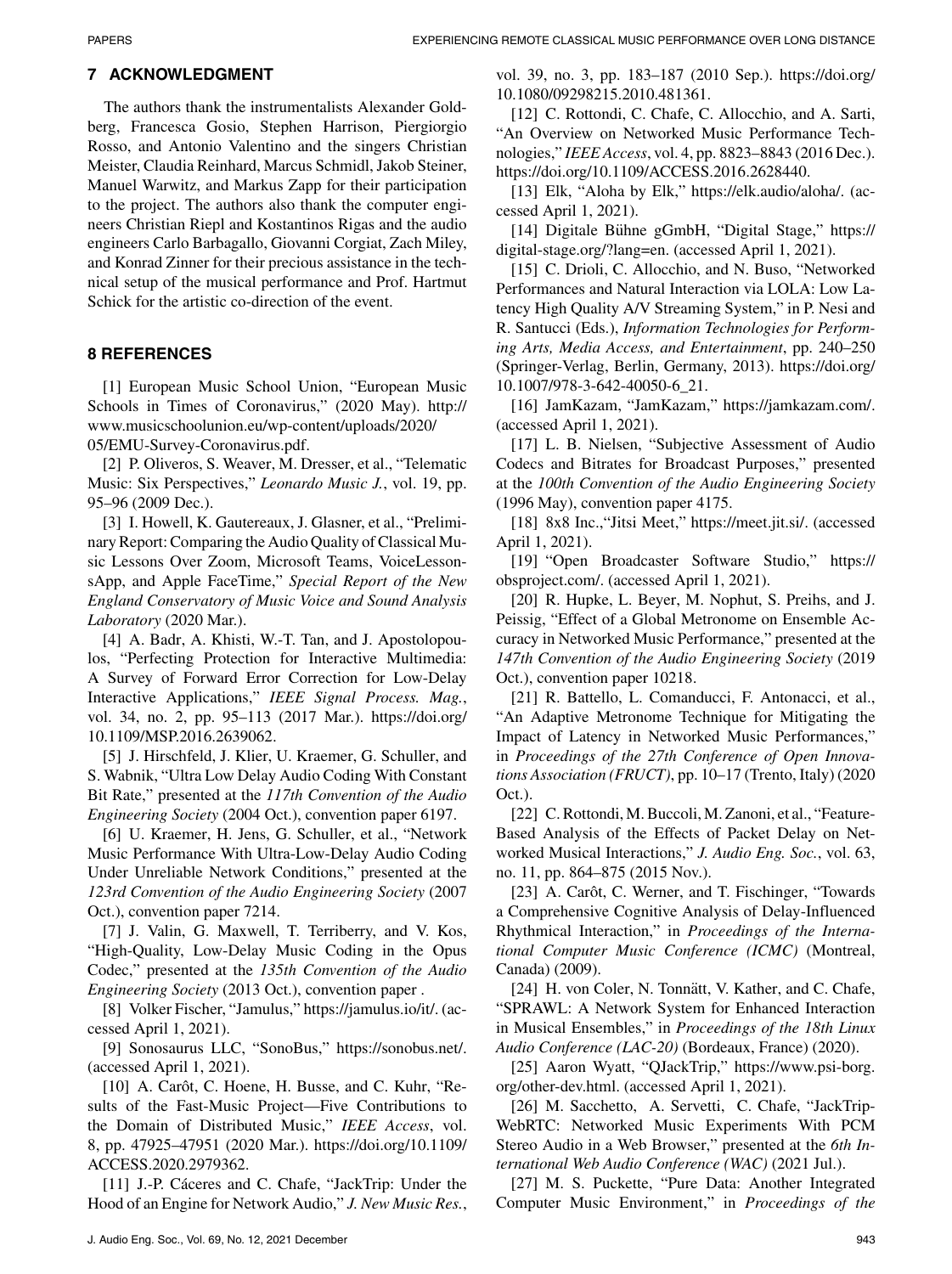[28] "JackTrip Foundation," [https://www.jacktrip.org.](https://www.jacktrip.org) (accessed April 1, 2021).

[29] R. N. Capela, "QjackCtl," [https://qjackctl.](https://qjackctl.sourceforge.io/qjackctl-index.html#Intro) [sourceforge.io/qjackctl-index.html#Intro.](https://qjackctl.sourceforge.io/qjackctl-index.html#Intro) (accessed April 1, 2021).

[30] J.-P. Cáceres, "JMess - A utility to save your audio connections (mess)," [https://github.com/jacktrip/](https://github.com/jacktrip/jmess-jack) [jmess-jack.](https://github.com/jacktrip/jmess-jack) (accessed April 1, 2021).

[31] A. Knoth, F. Coelho, N. Arnaudov, S. Letz, "JACK Audio Connection Kit," [https://jackaudio.org/.](https://jackaudio.org/) (accessed April 1, 2021).

[32] M. Bosi, K. Brandenburg, S. Quackenbush, et al., "ISO/IEC MPEG-2 Advanced Audio Coding," *J. Audio Eng. Soc.*, vol. 45, no. 10, pp. 789–814 (1997 Oct.).

[33] NDI, "Network Device Interface (NDI)," [https://www.ndi.tv/.](https://www.ndi.tv/) (accessed April 1, 2021).

[34] J. de Beer, "Pop-Up Videos," [https://github.com/](https://github.com/Jip-Hop/pop-up-videos) [Jip-Hop/pop-up-videos.](https://github.com/Jip-Hop/pop-up-videos) (accessed April 1, 2021).

[35] F. Adriaensen, "jack iodelay: JACK Toolkit Client to Measure Roundtrip Latency,"

[https://github.com/jackaudio/tools/blob/master/iodelay.c.](https://github.com/jackaudio/tools/blob/master/iodelay.c) (accessed April 1, 2021).

[36] P. Ferguson, C. Chafe, and S. Gapp, "Trans-Europe Express Audio: Testing 1000 Mile Low-Latency Uncompressed Audio Between Edinburgh and Berlin Using GPS-Derived Word Clock, First With JackTrip Then With Dante." presented at the *148th Convention of the Audio Engineering Society* (2020 May), convention paper 605.

[37] K. Tsioutas, G. Xylomenos, I. Doumanis, and C. Angelou, "Quality of Musicians' Experience in Network Music Performance: A Subjective Evaluation," presented at the *148th Convention of the Audio Engineering Society* (2020 May), convention paper 10357.

[38] P. Verma, A. I. Mezza, C. Chafe, and C. Rottondi, "A Deep Learning Approach for Low-Latency Packet Loss Concealment of Audio Signals in Networked Music Performance Applications," in *Proceedings of the 27th Conference of Open Innovations Association (FRUCT)*, pp. 268–275 (Trento, Italy) (2020 Oct.). [https://](https://doi.org/10.23919/FRUCT49677.2020.9210988) [doi.org/10.23919/FRUCT49677.2020.9210988.](https://doi.org/10.23919/FRUCT49677.2020.9210988)